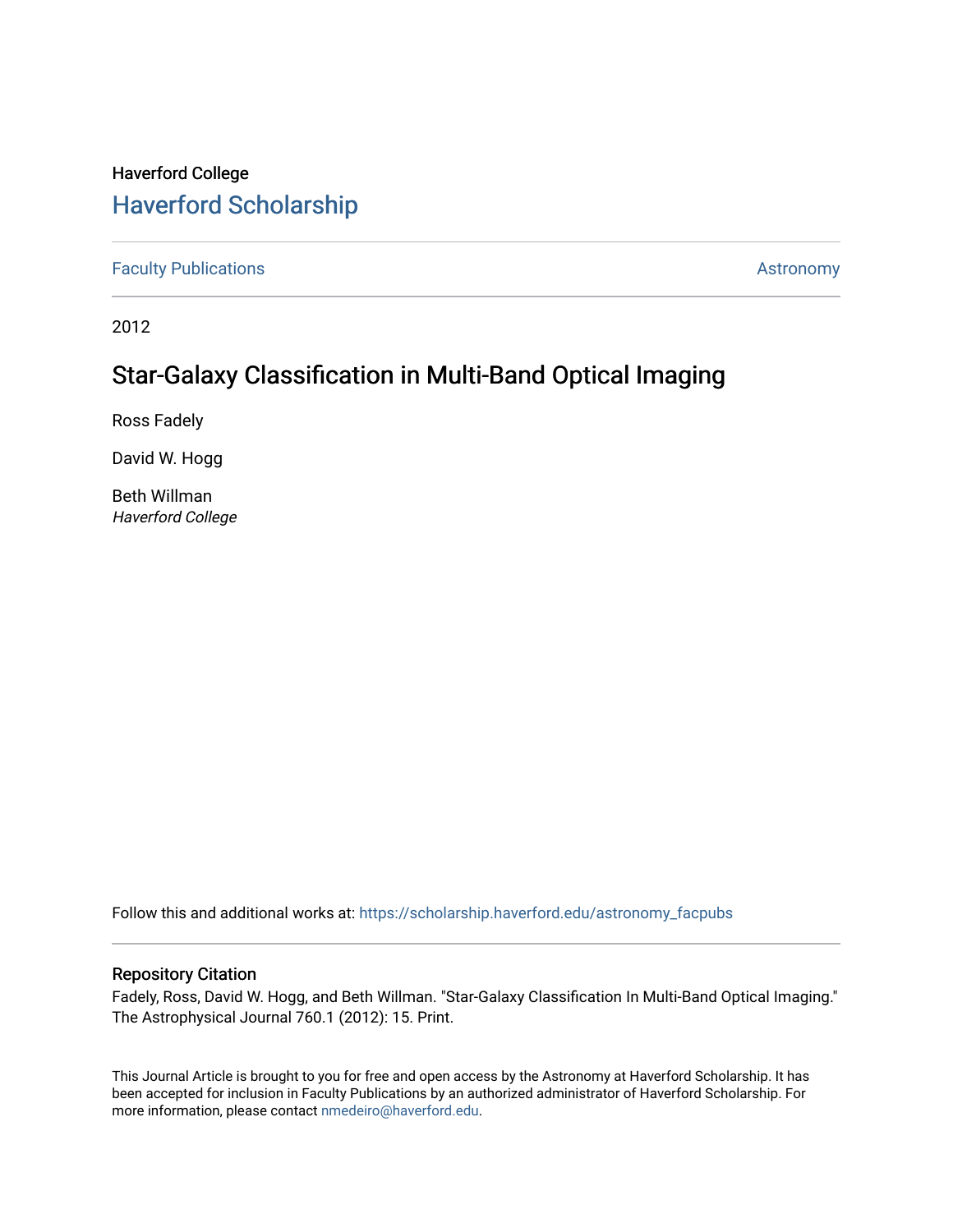## STAR–GALAXY CLASSIFICATION IN MULTI-BAND OPTICAL IMAGING

ROSS FADELY<sup>1</sup>, DAVID W. HOGG<sup>2,3</sup>, AND BETH WILLMAN<sup>1</sup><br><sup>1</sup> Haverford College, Department of Physics and Astronomy, 370 Lancaster Ave., Haverford, PA 19041, USA

<sup>2</sup> Center for Cosmology and Particle Physics, Department of Physics, New York University, 4 Washington Place, New York, NY 10003, USA  $3$  Max-Planck-Institut für Astronomie, Königstuhl 17, D-69117 Heidelberg, Germany

*Received 2012 June 19; accepted 2012 September 26; published 2012 October 30*

## ABSTRACT

Ground-based optical surveys such as PanSTARRS, DES, and LSST will produce large catalogs to limiting magnitudes of  $r \gtrsim 24$ . Star–galaxy separation poses a major challenge to such surveys because galaxies—even very compact galaxies—outnumber halo stars at these depths. We investigate photometric classification techniques on stars and galaxies with intrinsic FWHM *<* 0*.*2 arcsec. We consider unsupervised spectral energy distribution template fitting and supervised, data-driven support vector machines (SVMs). For template fitting, we use a maximum likelihood (ML) method and a new hierarchical Bayesian (HB) method, which learns the prior distribution of template probabilities from the data. SVM requires training data to classify unknown sources; ML and HB do not. We consider (1) a best-case scenario (SVM<sub>best</sub>) where the training data are (unrealistically) a random sampling of the data in both signal-to-noise and demographics and (2) a more realistic scenario where training is done on higher signal-to-noise data (SVMreal) at brighter apparent magnitudes. Testing with COSMOS *ugriz* data, we find that HB outperforms ML, delivering ∼80% completeness, with purity of ∼60%–90% for both stars and galaxies. We find that no algorithm delivers perfect performance and that studies of metal-poor main-sequence turnoff stars may be challenged by poor star–galaxy separation. Using the Receiver Operating Characteristic curve, we find a best-to-worst ranking of SVM<sub>best</sub>, HB, ML, and SVM<sub>real</sub>. We conclude, therefore, that a well-trained SVM will outperform template-fitting methods. However, a normally trained SVM performs worse. Thus, HB template fitting may prove to be the optimal classification method in future surveys.

*Key words:* catalogs – galaxies: general – Galaxy: stellar content – Galaxy: structure – methods: data analysis – methods: statistical – stars: general – surveys

*Online-only material:* color figures

## 1. INTRODUCTION

Until now, the primary way that stars and galaxies have been classified in large sky surveys has been a morphological separation (e.g., Kron [1980;](#page-10-0) Yee [1991;](#page-10-0) Vasconcellos et al. [2011;](#page-10-0) Henrion et al. [2011\)](#page-10-0) of point sources (presumably stars) from resolved sources (presumably galaxies). At bright apparent magnitudes, relatively few galaxies will contaminate a pointsource catalog and relatively few stars will contaminate a resolved source catalog, making morphology a sufficient metric for classification. However, resolved stellar science in the current and next generation of wide-field, ground-based surveys is being challenged by the vast number of unresolved galaxies at faint apparent magnitudes.

To demonstrate this challenge for studies of field stars in the Milky Way (MW), we compare the number of stars to the number of unresolved galaxies at faint apparent magnitudes. Figure [1](#page-2-0) shows the fraction of COSMOS sources that are classified as stars as a function of *r* magnitude and angular size. The COSMOS catalog  $((l, b) \sim (237, 43)$  degrees; Capak et al. [2007;](#page-10-0) Scoville et al. [2007a;](#page-10-0) Ilbert et al. [2009\)](#page-10-0) relies on 30-band photometry plus *Hubble Space Telescope* (*HST*)*/*ACS morphology for source classification (see Section [4](#page-4-0) for details). In Figure [1](#page-2-0) we plot separately relatively bluer  $(g - r < 1.0)$ and redder  $(g - r > 1.0)$  sources because bluer stars are representative of the old, metal-poor main-sequence turnoff (MSTO) stars generally used to trace the MW's halo while redder stars are representative of the intrinsically fainter red dwarf stars generally used to trace the MW's disk. We will see that the effect of unresolved galaxies on these two populations

is different, both because of galaxy demographics and because the number density of halo MSTO stars decreases at faint magnitudes while the number density of disk red dwarf stars increases at faint magnitudes.

In an optimistic scenario in which galaxies with FWHM  $\gtrsim$ 0*.*2 arcsec can be morphologically resolved (the blue line in Figure [1,](#page-2-0) second from the top), unresolved galaxies will still greatly outnumber field MW stars in a point-source catalog. For studies of blue stars, field star counts are dominated by unresolved galaxies by  $r \sim 23.5$  and are devastated by unresolved galaxies at fainter magnitudes. The problem is far less severe for studies of red stars, which may dominate point-source counts for  $r \le 24.5$ . Although morphological identification of galaxies with FWHM as small as 0*.*2 arcsec is better than possible for the Sloan Digital Sky Survey (SDSS; median seeing ∼1*.*3 arcsec), future surveys with higher median image quality (for example, 0*.*7 arcsec predicted for LSST) may approach this limit.

Utilizing the fundamental differences between spectral energy distributions (SEDs) of stars and galaxies can mitigate the contamination of unresolved galaxies in point-source catalogs. In general, stellar SEDs are more sharply peaked (close to blackbody) than galaxies, which exhibit fluxes more broadly distributed across wavelength. Traditionally, color–color cuts have been used to eliminate galaxies from point-source cata-logs (e.g., Gould et al. [1992;](#page-10-0) Reitzel et al. [1998;](#page-10-0) Daddi et al. [2004\)](#page-10-0). Advantages of the color–color approach include its simple implementation and its flexibility to be tailored to the goals of individual studies. Disadvantages of this approach can include its simplistic treatment of measurement uncertainties and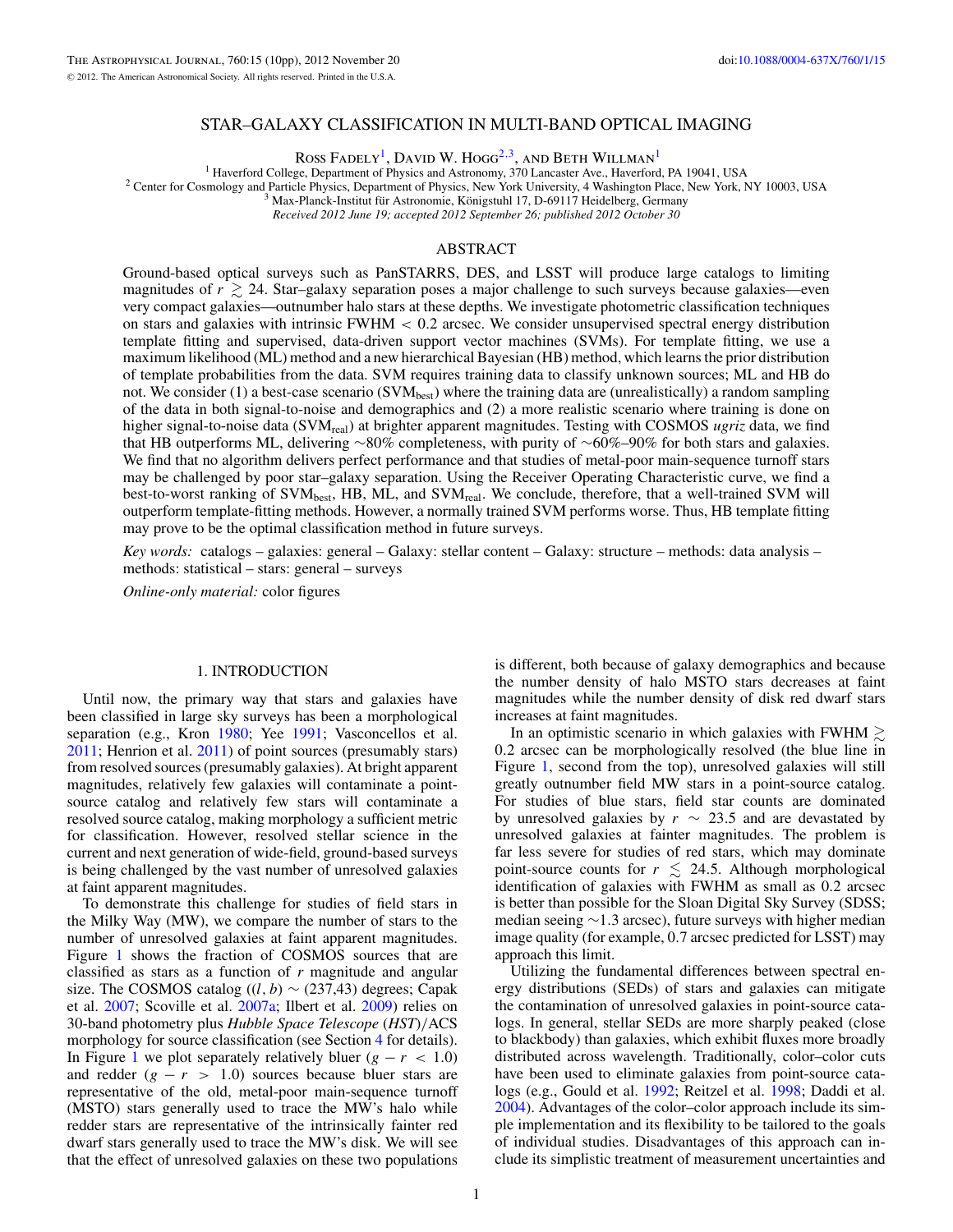<span id="page-2-0"></span>

**Figure 1.** Stellar fraction of COSMOS sources as a function of magnitude, for sources with  $g - r < 1$  (left) and  $g - r > 1$  (right). Only stars and galaxies were included in this figure. Only a few percent of the COSMOS point sources are AGNs. Colored curves indicate the upper limit in intrinsic FWHM allowed in the sample. Even in an optimistic scenario where galaxies with FWHM  $\gtrsim 0.2$ arcsec can be morphologically distinguished from stars, unresolved galaxies will far outnumber stars in point-source catalogs at faint magnitudes. This challenge is much greater for blue stars than for red stars.

(A color version of this figure is available in the online journal.)

its limited use of information about both populations' expected demographics.

Probabilistic algorithms offer a more general and informative approach to photometric classification. The goal of probabilistic photometric classification of an astronomical source is to use its observed fluxes  $F$  to compute the probability that the object is of a given type. For example, a star (*S*) galaxy (*G*) classification algorithm produces the posterior probabilities  $p(S|F)$  and  $p(G|F)$  and decides classification by comparing the ratio of the probabilities:

$$
\Omega = \frac{p(S|F)}{p(G|F)}.\tag{1}
$$

A natural classification threshold is an odds ratio,  $\Omega$ , of 1, which may be modified to obtain more pure or more complete samples.

Algorithmically there are a large number of approaches that produce probabilistic classifications. Generally, these fall into (1) physically based methods (those that have theoretical or empirical models for what type of physical object a source is), or (2) data-driven methods (those that use real data with known classifications to construct a model for new data). Physically based Bayesian and  $\chi^2$  template-fitting methods have been extensively used to infer the properties of galaxies (e.g., Coil et al. [2004;](#page-10-0) Ilbert et al. [2009;](#page-10-0) Xia et al. [2009;](#page-10-0) Walcher et al. [2011;](#page-10-0) Hildebrandt et al. [2010\)](#page-10-0). However, in those studies relatively little attention has been paid to stars that contribute marginally to overall source counts (although see Robin et al. [2007\)](#page-10-0). Several groups have recently investigated data-driven, support vector machine (SVM) based star–galaxy separation algorithms (e.g., Saglia et al. [2012;](#page-10-0) Solarz et al. [2012;](#page-10-0) Tsalmantza et al. [2012\)](#page-10-0).

In this paper, we describe, test, and compare two physically based template-fitting approaches to star–galaxy separation (maximum likelihood, ML, and hierarchical Bayesian, HB) and one data-driven (SVM) approach. In Section 2, we present the conceptual basis for each of the three methods. In Section [3,](#page-3-0) we describe the COSMOS data set with which we test the

algorithms. In Section [4,](#page-4-0) we discuss the specific details, choices, and assumptions made for each of our classification methods. Finally, in Section [5](#page-5-0) we show the performance of the algorithms and discuss the advantages and limitations related to their use as classifiers.

## 2. PROBABILISTIC PHOTOMETRIC CLASSIFICATION TECHNIQUES

## *2.1. Template Fitting: Maximum Likelihood (ML)*

One common method for inferring a source's properties from observed fluxes is template fitting. This method requires a set of spectral templates (empirical or theoretical) that span the possible SEDs of observed sources. These template SEDs must each cover the full wavelength range spanned by the photometric filters used to measure the fluxes to be fit. The relative template flux in each filter (for example, *ugriz*) for each SED is computed by convolving each SED with each filter response curve. Once these relative flux values are computed for each SED template, the template model is fully specified except for a normalization constant *C*. For a given observed source  $i$ , the value of  $C_i$  is proportional to the total luminosity of the source divided by the luminosity distance squared. This value of  $C_i$  is unknown but can be "fit" to the data.

The ML value of  $C_i$  for each template that best fits a source's observed fluxes,  $\vec{F}$ , is that which returns the lowest  $\chi^2$ . After assessing the ML values of *Ci* for all the templates, classification is straightforward—one needs only to compare the lowest star *χ*<sup>2</sup> to the lowest galaxy *χ*<sup>2</sup>. In other words,  $\chi^2 = \chi^2 = \ln(\Omega)$  is the classification criteria (see Equation (1)).

#### *2.2. Template Fitting: Hierarchical Bayesian (HB)*

HB algorithms provide another template-fitting-based approach to photometric classification. Unlike ML approaches, Bayesian approaches offer the opportunity to utilize information about how likely a source is to be each kind of star or galaxy; the different templates are not treated as equal a priori. With an HB algorithm, individual source prior probabilities do not need to be set in advance of the full-sample classification process; the entire sample of sources can inform the prior probabilities for each individual source.

Consider the scenario where a *G* model fits data *F<sup>i</sup>* only *slightly* better than the best *S* model, while all other *G* models give poor fits and all other *S* models give nearly as likely fits. In this case, ignoring all other *S* models besides the best is the wrong thing to do, since the data are stating that *S* models are *generally* more favored. Capturing this kind of information is one primary aim of most Bayesian algorithms.

To capture this information, we *marginalize* over all possible star and galaxy templates to compute the total probability that a source belongs to a certain classification (*S* or *G*). For a templatefitting-based Bayesian algorithm, this marginalization consists of summing up the likelihood of each *S* template given  $F_i$ , as well as the likelihood of each *G* template (across redshift). Note that the likelihood of each template is itself calculated as a marginalized likelihood. For each template fit, we compute the total likelihood of the fit by marginalizing over the uncertainty in fitting coefficient *Ci*. This marginalization is the total probability of a Gaussian distribution with variance  $\sigma_{C_i}^2$  —a value that is returned using least-squares fitting techniques (e.g., Hogg et al. [2010a\)](#page-10-0).

By Bayes' theorem, marginalization requires that we specify the prior probability that any object might have a given SED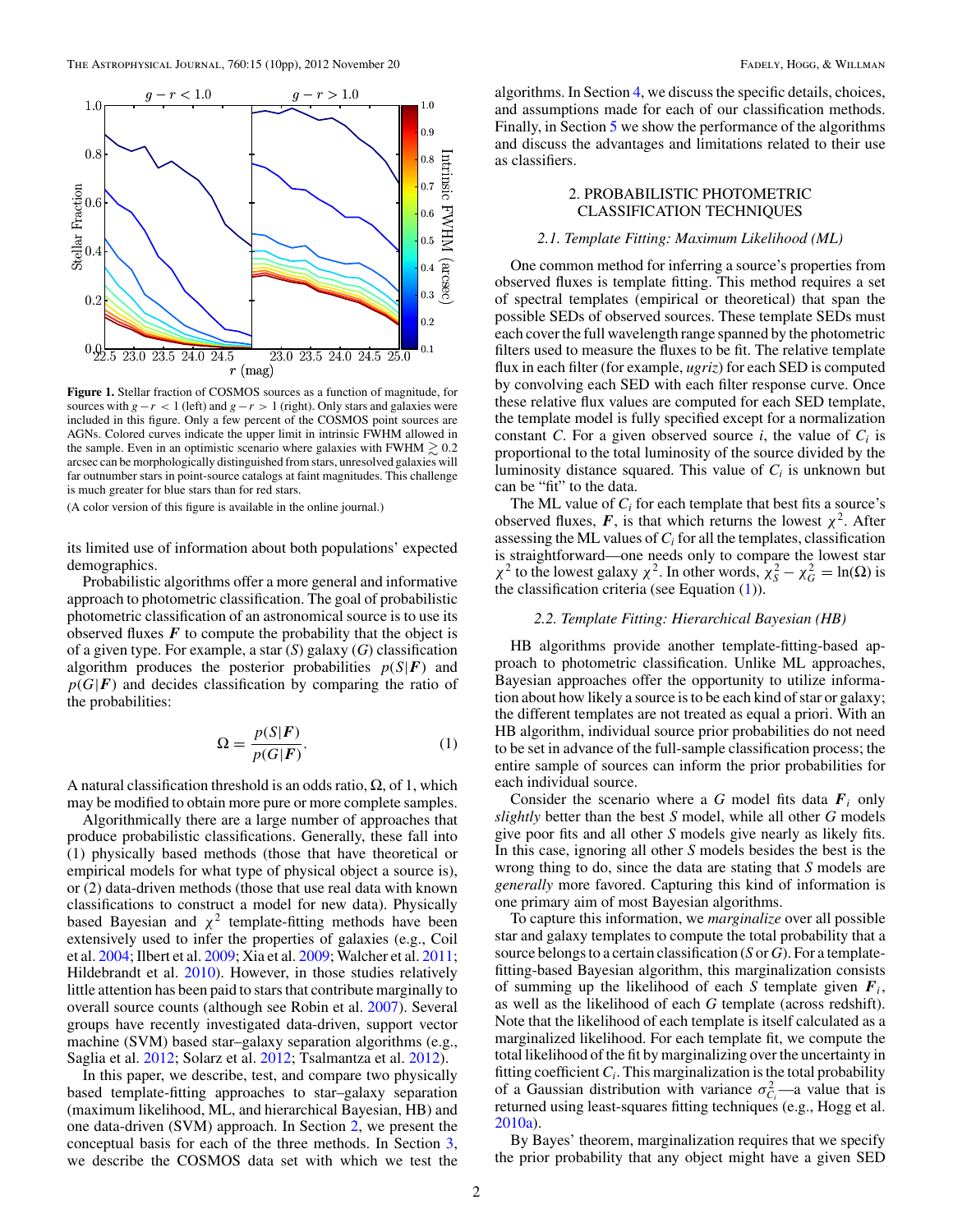<span id="page-3-0"></span>template (at a given redshift). The prior probability distributions might be chosen to be uninformative (for example, flat), informed by knowledge from outside studies, or informed by the data on all the other objects. The latter approach, referred to as a hierarchical model, is widely used in statistical data analysis (e.g., Gelman et al. [2003\)](#page-10-0) and is beginning to be used in astronomy (Mandel et al. [2009,](#page-10-0) [2011;](#page-10-0) Hogg et al. [2010b;](#page-10-0) Shu et al. [2012\)](#page-10-0). The benefits of hierarchical approaches are many—because every inference is informed by every datum in the data set, they generally show improved probabilistic performance over simpler approaches, while requiring no additional knowledge outside the observed data and the template SEDs. Functionally, hierarchical approaches consist of parameterizing the prior probability distributions (for example, with the mean and variance of a normal distribution) and varying these parameters (known as "hyperparameters") to determine the probability of *all* the data under *all* the models.

For our work, we optimize the hyperparameters of the SED template prior distributions to return the maximum marginalized likelihood of all the data. This procedure will enable us to simultaneously infer the star–galaxy probability of each source while determining the hyperparameters that maximize the likelihood of the observed data set. A brief description of the functional form of these priors is given below in Section [4.2.](#page-4-0) Although we focus on the star–galaxy probabilities in this paper, the optimized hyperparameters themselves yield a measurement of the detailed demographics of a data set.

## *2.3. Support Vector Machine (SVM)*

An SVM is a type of machine learning algorithm particularly well suited to the problem of classification. SVM algorithms are frequently used in non-astronomical problems and are considered a gold standard against which to compare any new classification method. SVM algorithms are "supervised," meaning they train on a catalog of objects with known classifications to learn the high dimensional boundary that best separates two or more classes of objects. For classification problems that do not separate perfectly, SVMs account for misclassification errors by looking at the degree of misclassification, weighted by a user-specified error penalty parameter. In general, the optimal boundary need not be restricted to a linear hyperplane but is allowed to be nonlinear and so can require a very large number of parameters to specify the boundary. In order for nonlinear SVM classification to be computationally feasible, a kernel function is used to map the problem to a lower dimensional feature space (Boser et al. [1992\)](#page-10-0).

For the case of star–galaxy separation based on broadband photometry, the SVM algorithm learns the boundary that best separates the observed colors and apparent magnitudes<sup>4</sup> of stars and galaxies. For more details on the SVM technique, please see Müller et al.  $(2001)$  $(2001)$ .

Successful implementation of an SVM algorithm requires a training data set that is a sufficient analog to the data set to be classified. An SVM has recently been applied to source classification in the Pan-STARRS 1 photometric pipeline (Saglia et al. [2012\)](#page-10-0), with promising initial results. However, these results were obtained based on analysis of bright, high signal-to-noise data (S/N;  $r \leq 18$ ), using training data that are a subset of the data itself.

To investigate the impact of training set quality and demographics on the problem of star–galaxy separation, we will consider the utility and performance of SVM algorithms in a new classification regime, where the data are of lower S*/*N (described in Section 3), and the number of unresolved galaxies is comparable to or larger than the number of stars.

#### 3. TEST DATA

To investigate the advantages and disadvantages of star–galaxy classification techniques, we need a test catalog that has a large number of sources, is well understood and calibrated, and for which spectroscopy or multi-wavelength observations reveal the true source classifications. In addition, we want these data to be magnitude limited as faint as  $r \geq 24$  in order to understand the problem of classification in current and upcoming surveys like Pan-STARRS 1, DES, and LSST. The COSMOS catalog satisfies these requirements.

The COSMOS survey (Scoville et al. [2007b\)](#page-10-0) covers  $\sim$ 2 deg<sup>2</sup> on the sky using 30-band photometry and is magnitude limited down to  $r \sim 25$ . Broadband ugrizJK photometry exists down to limiting magnitudes that complement the *r* limiting magnitude, and *Spitzer* IRAC coverage exists for sources as faint as  $K \leq 24$ (Capak et al. [2007;](#page-10-0) Sanders et al. [2007;](#page-10-0) Taniguchi et al. [2007\)](#page-10-0). In addition, *GALEX* and *XMM* coverage is of sufficient depth to pick out relatively bright star-forming galaxies and active galactic nuclei (AGNs; Hasinger et al. [2007;](#page-10-0) Zamojski et al. [2007\)](#page-10-0). The spectral coverage beyond the optical, particularly the near-infrared, can be a powerful discriminator between star and galaxy classification. For instance, Ilbert et al. [\(2009\)](#page-10-0) show that the *r*−*m*3*.*6*μ*<sup>m</sup> versus*r* − *i* colors cleanly separate star and galaxy loci, since stars have systematically lower  $r - m_{3.6 \mu m}$  colors. In addition to 30-band photometry, the COSMOS field has *HST/*ACS *i*-band coverage, down to a limiting magnitude of *i* ∼ 28 (Koekemoer et al. [2007;](#page-10-0) Scoville et al. [2007a\)](#page-10-0). Diffractionlimited *HST* imaging allows the morphological discrimination of pointlike and extended sources, further strengthening the fidelity of the COSMOS star–galaxy classification.

We follow the COSMOS team's star–galaxy classification criteria in order to determine the "true" classification for the purpose of testing our methods. These consist of a  $\chi^2$ classification from fitting star and galaxy templates to the 30 band photometry and a morphological classification using the ACS\_MU\_CLASS statistic derived by the analysis of the *HST* photometry by Scarlata et al. [\(2007\)](#page-10-0). We label COSMOS sources as stars if ACS\_MU\_CLASS says the source is pointlike and the "star" *χ*<sup>2</sup> is lower than that for "AGN*/*QSO." For galaxies, we require the source to have a non-pointlike ACS\_MU\_CLASS. This classification assumes that all galaxies in the *HST* images are resolved. We view this as an excellent approximation of the truth—COSMOS ACS images are very deep  $(i \sim 28)$  and can thus detect the faint extended features of nearly unresolved galaxies. We have qualitatively confirmed this by examining the distribution of galaxy FWHM and find the distribution to be smoothly decreasing down to the smallest FWHM in the data. We estimate the number of galaxies labeled as stars to be below the few-percent level. For the labeling, we use an updated version of the publicly available photometric catalog, provided by P. Capak (2011, private communication). While present in the catalog, we do not use any photometric redshift information in determining the classification of COSMOS sources.

Throughout this paper, we restrict our analysis to sources likely to be unresolved in ground-based data (FWHM*HST/*ACS *<* 0*.*2 arcsec). We do so since commonly used morphological classification criteria will easily distinguish quite extended sources, accounting for a majority of galaxies to depths of

We use apparent  $r$  magnitude here.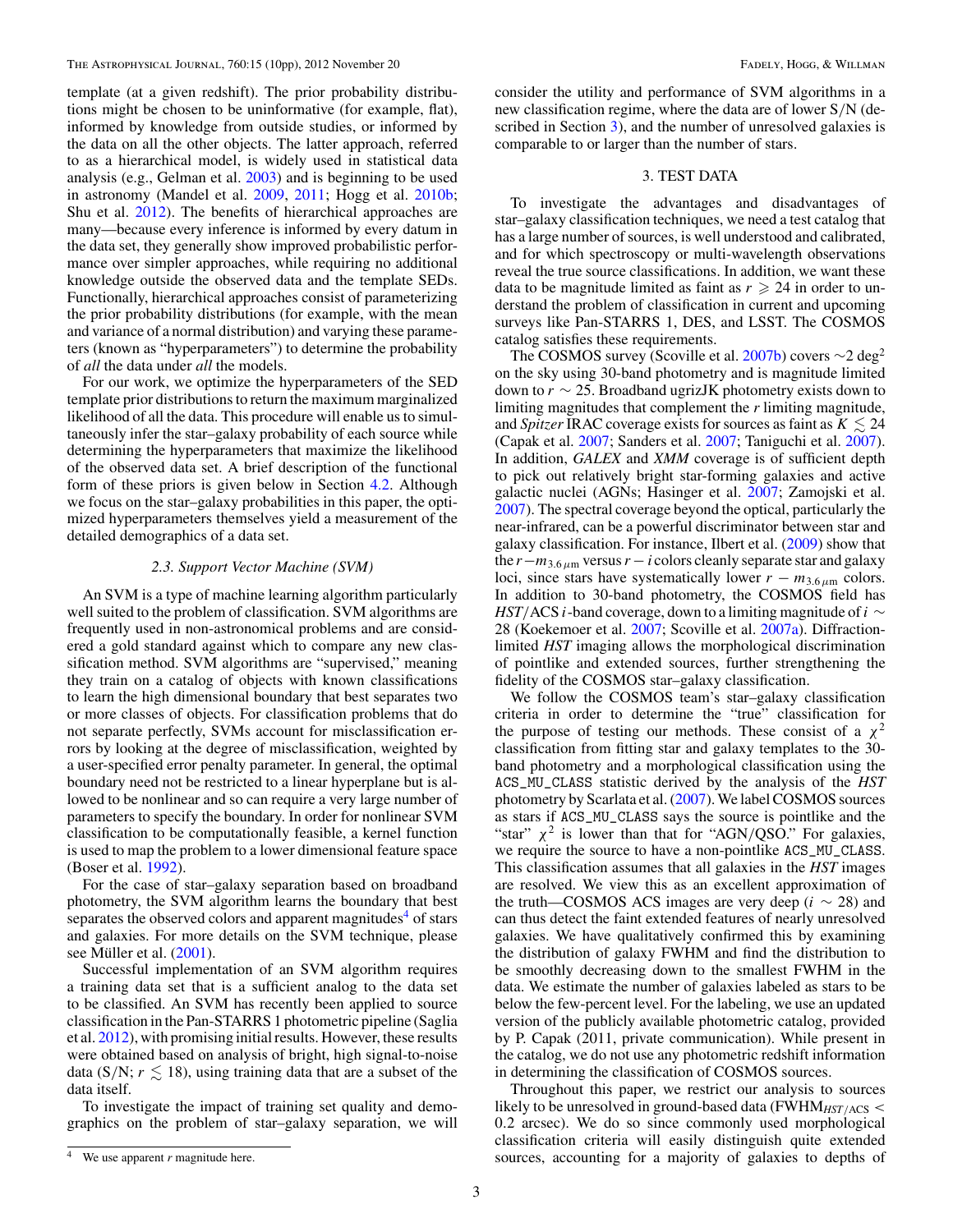<span id="page-4-0"></span>

*<sup>−</sup>*0*.*<sup>5</sup> <sup>0</sup>*.*<sup>5</sup> <sup>1</sup>*.*<sup>5</sup> <sup>2</sup>*.*<sup>5</sup> *r <sup>−</sup> i* -0.5 **Figure 2.** Color–color space distribution of point sources (FWHM *<* 0*.*2 arcsec) in the COSMOS catalog. It is clear that stars in the sample follow a tight locus in all slices of color–color space, while galaxies are more generally distributed. Even so, comparison by eye reveals significant overlap between stars and galaxies, particularly for bluer sources.

*−*1 0 1 2 3 4 *g <sup>−</sup> r*

(A color version of this figure is available in the online journal.)

-0.5

*−*1 0 1 2 3 4 *u <sup>−</sup> g*

-0.5

*g − r*

*r* ∼ 24–25. However, galaxies with angular sizes *<*0*.*2 arcsec are unlikely to be resolved in surveys with seeing  $\gtrsim$  0.7 arcsec and so are an appropriate test bed for the type of sources that will rely the most on photometric star–galaxy separation. In total, our sample consists of 7139 stars and 9167 galaxies with apparent magnitudes  $22.5 < r < 25$  and is plotted in *ugriz* color–color space in Figure 2. Over this magnitude range, the median S/N in the *r* band ranges from  $\sim$ 50 at *r* = 22.5 to  $\sim$ 15 at  $r = 25$ , with lower corresponding ranges of 10–7 in the *u*. Of all 18,606 sources with FWHM*<* 0*.*2 arcsec in the COSMOS catalog, we identified 2300 AGNs, which we discard from our current analysis.

## 4. IMPLEMENTATION OF THREE STAR–GALAXY CLASSIFIERS

In this section, we describe our implementation of ML template fitting, HB template fitting, and an SVM on the *ugriz* photometry of COSMOS sources for purposes of star–galaxy classification.

#### *4.1. ML Template Fitting*

Template-based star–galaxy classification relies on the use of SED templates that (as well as possible) span the space of colors for both stars and galaxies. For our stellar model library, we first adopt the Pickles [\(1998\)](#page-10-0) set of empirically derived SEDs, which span O- to M-type stars for main-sequence, giant, and supergiant stars. The vast majority of the SEDs in the Pickles library have solar abundances, so we supplement the library with theoretical SEDs from Castelli–Kurucz (CK; Castelli & Kurucz  $2004$ ). We use CK models with abundances ranging from  $-2.5 \leq$  [Fe/H]  $\leq 0.0$ , surface gravities ranging from  $3.0 \leq \log(g) \leq 0.0$ , and effective temperatures ranging from 3500 K  $\leq T_{\text{eff}} \leq 10,000$  K. We include binary star templates by combining like-metallicity templates using fluxcalibrated CK models. Finally, we include SDSS M9 through L0 dwarf templates provided by J. J. Bochanski (2011, private communication). These templates have been extended from the templates of Bochanski et al. [\(2007\)](#page-10-0) into the near-infrared

but lack data for wavelengths shorter than 4000 Å. We extend these templates down to 3000 Å using a main-sequence CK model with  $T_{\text{eff}}$  = 3500 K. Details of this extension are likely to be unimportant, since the flux of such stars between 3000 and 4000 Å is negligible. Our final combined library of stellar templates includes 131 from the Pickles library, 256 from the CK library, 11 from Bochanski et al. [\(2007\)](#page-10-0), and 1319 binary templates constructed from the CK library, for a total of 1717 stellar templates.

We select for our galaxy templates those used by the COSMOS team, described in Ilbert et al. [\(2009\)](#page-10-0), provided publicly through the [Le Phare](http://www.cfht.hawaii.edu/$delimiter "026E30F $%7Earnouts/LEPHARE/lephare.html) photometric redshift package<sup>5</sup> (Arnouts et al. [1999;](#page-10-0) Ilbert et al. [2006\)](#page-10-0). These templates consist of galaxy SEDs from Polletta et al. [\(2007\)](#page-10-0), encompassing 7 elliptical and 12 spiral (S0–Sd) SEDs. Additionally, 12 representative starburst SEDs are included, which were added by Ilbert et al. [\(2009\)](#page-10-0) to provide a more extensive range of blue colors. Templates from Polletta et al. [\(2007\)](#page-10-0) include effects of dust extinction, since they were selected to fit spectral sources in the VIMOS VLT Deep Survey (Le Fèvre et al. [2005\)](#page-10-0). We do not consider any additional dust extinction beyond these fiducial templates. In order to model our galaxies across cosmic time, we redshift these templates on a discrete linear grid of redshifts, ranging from 0 to 4 in steps of 0.08. Simple tests using the ML procedure indicate that small changes to the step size of our grid are unimportant.

For all of the above templates, model fluxes were constructed by integrating the SED flux density values with the throughput response curves for each filter. These consist of a *u*<sup>∗</sup> response curve for the observations taken by the Canada–France–Hawaii Telescope and  $g^+, r^+, i^+, z^+$  response curves for data collected by the Subaru telescope. We obtained the same response curves used by Ilbert et al.  $(2009)$  through [Le Phare](http://www.cfht.hawaii.edu/$delimiter "026E30F $%7Earnouts/LEPHARE/lephare.html)<sup>5</sup>. To check for any mismatch between the data, calibrations, and/or response curves, we verified that model colors generated from the SEDs overlap well with the star and galaxy loci.

## *4.2. HB Template Fitting*

While the HB template-fitting technique builds on the foundation described in Section 4.1, the details of star–galaxy inference require significantly more mathematical formalism to thoroughly describe. We present the details of this formalism and a detailed, step-by-step description of our HB inferential procedure in the [Appendix.](#page-9-0) Open-source C code is available at [http://github.com/rossfadely/star-galaxy-classification.](http://github.com/rossfadely/star-galaxy-classification) In this section, we qualitatively describe features specific to our HB algorithm. We emphasize that HB algorithms are unsupervised: we use no training set and do not set priors in advance of running the algorithms. As described in Section [2.2,](#page-2-0) the priors for the templates are inferred from the data themselves.

Our HB template-fitting method draws from the same set of SED templates described above in Section 4.1. However, to speed up the algorithm, we used only 250 of the 1313 star templates, spanning a range of physical and color–color properties. In practice, we find the individual choice of these templates to be unimportant (since many are very similar) so long as the templates span the colors of stars, with a sampling close to or better than the typical color uncertainties of the data. We believe similar arguments to be true for galaxies but have not explored such issues since we currently use only 31 galaxy templates.

<sup>5</sup> [http://www.cfht.hawaii.edu/%7Earnouts/LEPHARE/lephare.html](http://www.cfht.hawaii.edu/egingroup count@ 37
elax 
elax uccode `~count@ uppercase {gdef 0{~}}endgroup setbox 	hr@@ hbox {0}dimen z@ wd 	hr@@ 07Earnouts/LEPHARE/lephare.html)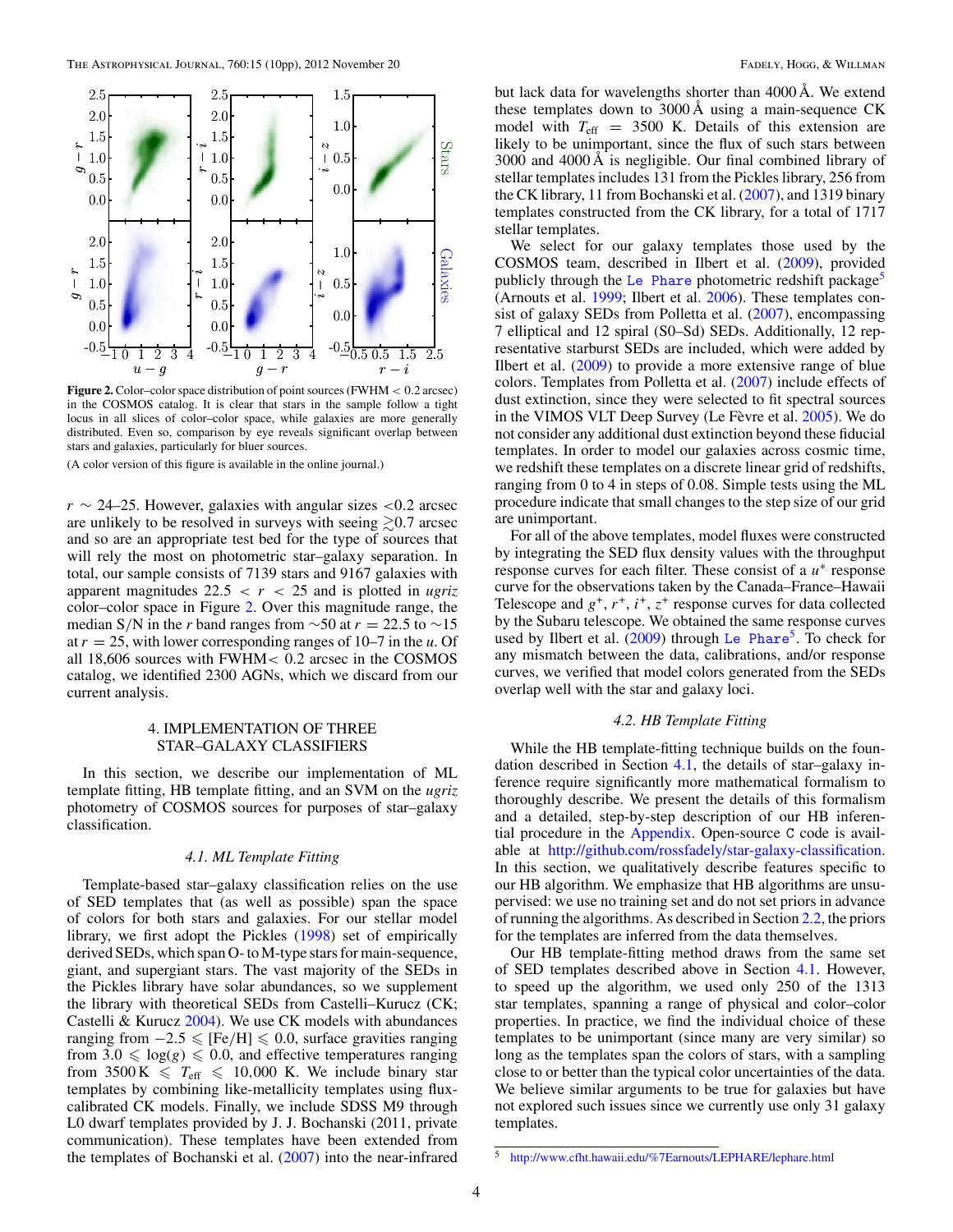<span id="page-5-0"></span>The primary choice we must make for our HB approach is the functional form(s) of the prior probability distributions in the model. Since our templates are discrete in both SED shape and physical properties, we parameterize the prior probability of each template to be a single valued weight, within the range 0–1, such that the weights sum to 1 (see, for example, Equations  $(A9)$  and  $(A10)$ ). These weights themselves become hyperparameters in our optimization. We thus have 281 hyperparameters corresponding to template priors since we use 250 star and 31 galaxy templates. The overall prior probability that any given object is *S* or *G* is also parameterized as two weights that sum to one (Equations  $(A13)$  and  $(A14)$  in the [Appendix\)](#page-9-0), which we optimize.

For the galaxy models, we must choose a form for our redshift priors. Ideally, these should be parameterized as weights for each discrete redshift, repeated as a separate set for each galaxy template. Unfortunately, this not only would add  $51 \times 31$ more hyperparameters to optimize but also significantly slows down likelihood computations. Instead, we adopt a flat prior distribution across redshifts. While not ideal, such a prior eases comparison with ML classification results and eliminates the need to specify an informative prior that correctly describes the data. Tests of flat versus fixed-form prior distributions indicate that the classification results presented in Section 5 do not vary substantially between the two choices.

Finally, for each template fit we marginalize over the (Gaussian) uncertainty in the fit amplitude, for which we must specify a prior distribution (Equations  $(A6)$  and  $(A7)$  in the [Appendix\)](#page-9-0). We adopt a lognormal prior for the fit amplitudes, which we set by taking the mean and variance of the logamplitudes from fits of all the data for a given template. This approach makes the priors essentially uninformative, since the variance for all the data is large with respect to the variance for data that are well fit by the template. Like redshift priors, these too could be treated as hyperparameters but come at the cost of much slower likelihood computations.

In summary, we fix redshift and fit-amplitude priors and vary the prior weights of the template and (*S,G*) probabilities. Thus, we optimize 283 prior (hyper)parameters to values that yield the ML of the entire data set.

## *4.3. SVM Models*

We use the [LIBSVM](http://www.csie.ntu.edu.tw/$delimiter "026E30F $%7Ecjlin/libsvm/)<sup>6</sup> set of routines, described in Chang  $& Lin$ [\(2011\)](#page-10-0). The provided routines are quick and easy to implement and only require the user to specify a training set of data, a set of data to be classified (a.k.a., test data), and the form and parameter values of the kernel function used.

We employ a Gaussian radial basis function for the SVM kernel, for which we must specify a scaling factor *γ* . Together with the error penalty parameter  $(C_{\text{SVM}})$ , we have two nuisance parameters whose optimal values we need to find. We do this by using a Nelder-Mead simplex optimization algorithm to find the parameter values that provide the highest number of correct classifications in the test data. In detail, the optimal values for *γ*,  $C_{\text{SVM}}$  will be different for each combination of training and test data.

To select the training data, we consider two scenarios. First is a "best-case" situation  $(SVM_{best})$ , where a well-characterized training set exists that is a fair sampling of the test data, with both the same object demographics and same S*/*N as the data to be classified. To emulate this scenario, we select the training

set as a random sample of the COSMOS catalog. Second, we consider a more realistic case where the available training set is only sampling the demographics of the high-S*/*N portion of the catalog to be classified (SVM<sub>real</sub>). In this case, the demographics of objects in the training set may not match the demographics of the majority of objects in the set to be classified.

We consider SVM<sub>best</sub> an optimistic scenario—obtaining a large spectroscopic or multi-wavelength sample of training data, down to the limiting magnitude of a given survey, is very costly in terms of telescope time. The other extreme,  $\text{SVM}_\text{real}$ , is a bit more realistic—for a given survey, classifications are typically easily obtained only at the high-S*/*N end of the data. In both cases, we consider a training sample size that is a fifth of the total catalog size.

Finally, to implement the SVM classification routine, we need to scale both the training data and test data. That is, for the colors and apparent magnitude used, we must scale the range of each to lie between −1 and 1. We map both training and test data to the interval [−1*,* 1] using the full range of values in the test data. This is important in the case of  $\text{SVM}_\text{real}$ , since the training data may not span the full range of values for the test data. We find that scaling can have a significant effect for the  $\text{SVM}_\text{real}$  model. For example, poor classification performance is obtained if the SVM<sub>real</sub> training data are scaled to themselves rather than to the test data.

## 5. RESULTS AND DISCUSSION

We report the classification performance of ML and HB template fitting, as well as a thoroughly tested SVM on our COSMOS-based test data. There are many different measures that can be used to assess the performance of each algorithm. First, we consider the completeness<sup>7</sup> and purity<sup>8</sup> of classified samples, evaluated at  $ln(\Omega)^9 = 0$ . Figures [3](#page-6-0) and [4](#page-6-0) display the completeness and purity, respectively, as a function of magnitude. Examining Figure [3,](#page-6-0) all methods seem to be fairly competitive for galaxy classification, returning 80%–90% completeness across all magnitudes. SVM<sub>best</sub> and ML yield the most consistently robust completeness for galaxies. In the case of stars, however, it is clear that only our HB template fitting and  $\text{SVM}_\text{best}$ deliver acceptable completeness—at *r >* 24 the completeness of ML template fitting falls to 50% or below, and the completeness for SVM<sub>real</sub> goes to zero. The mismatch in source demographics between the realistic training set and the faint COSMOS sources severely undermines the efficacy of SVM<sub>real</sub>.

In terms of purity (Figure [4\)](#page-6-0),  $\text{SVM}_{\text{best}}$  outperforms all other approaches. For stars, HB yields similar performance to  $SVM<sub>best</sub>$ , but all approaches underperform  $SVM<sub>best</sub>$  in terms of galaxy purity. When taken in concert with the results of Figure [3,](#page-6-0) we see that HB delivers similar or better performance than ML in all cases, even with the relatively simple HB approach presented here. For stars, ML and HB yield similar sample purity, but HB does so with a much higher completeness (∼80% versus ∼50%). For galaxies, HB yields a consistently higher sample purity by  $~\sim$ 10%–15% but a consistently lower sample completeness by  $~10\%$ .

We infer below that the performance achieved by the  $\text{SVM}_\text{best}$ algorithm may represent the best possible classification of stars and galaxies that could be done, based on single-epoch *ugriz*

<sup>&</sup>lt;sup>7</sup> Defined as the fraction of sources of true type *X*, correctly classified as *X*.

<sup>8</sup> Defined as the number of sources of true type *X*, correctly classified as *X*,

divided by the total number of sources classified as *X*.

Defined in Equation  $(1)$ .

<sup>6</sup> [http://www.csie.ntu.edu.tw/%7Ecjlin/libsvm/](http://www.csie.ntu.edu.tw/egingroup count@ 37
elax 
elax uccode `~count@ uppercase {gdef 0{~}}endgroup setbox 	hr@@ hbox {0}dimen z@ wd 	hr@@ 07Ecjlin/libsvm/)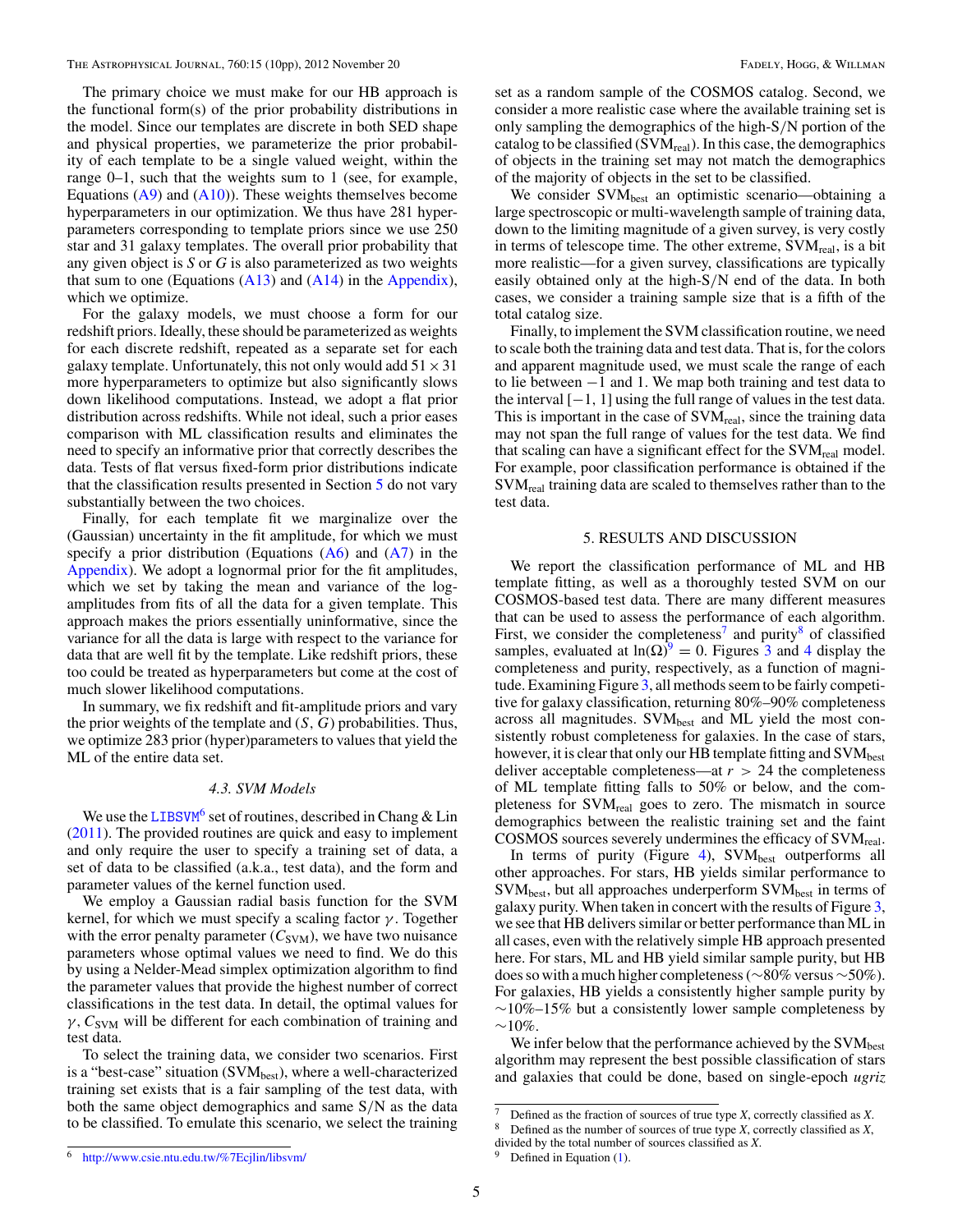<span id="page-6-0"></span>

**Figure 3.** Completeness as a function of magnitude produced by the indicated classification approaches. Results for stars are on the left in green, while those for galaxies are shown on the right in blue. The thin, solid black line indicates the sample fraction for a given object type. For galaxies, the various methods return similar completeness values, while the discrepancy is much larger in the case of stars.

(A color version of this figure is available in the online journal.)



**Figure 4.** Similar to Figure 3 but showing purity of classified samples, instead of completeness. Results for stars are on the left in green, while those for galaxies are shown on the right in blue. Here, SVM algorithms generally outperform all others, if given a very good set of training data (SVMbest). For stars, our HB algorithm delivers somewhat similar purity to the SVM<sub>best</sub> scenario. For galaxies, however, HB underperforms SVM<sub>best</sub> as the stellar fraction of the sample decreases.

(A color version of this figure is available in the online journal.)

photometry alone. However, it is unlikely that an ideal training set will be available for object classification in future, deep data sets. Identifying the regions of *ugirz* color–color space where classification fails can highlight possible ways to improve the unsupervised HB (or ML) classification methods implemented here. For example, we want to check for regions of color–color space in which templates used in ML and HB may be missing, or to check whether the implementation of simple, but stronger, priors could increase performance.



template fitting, distributed in *ugriz* color–color space. The top panel shows the performance on stars, and the bottom panel shows the performance on galaxies. Comparing with Figure [2,](#page-4-0) it is clear that classification is most successful for regions in which stars and galaxies do not overlap in color–color space. (A color version of this figure is available in the online journal.)



range of the whole sample (SVM<sub>best</sub>). The top panel shows the performance on stars, and the bottom panel shows the performance on galaxies. By inspection, it is clear that SVM<sub>best</sub> outperforms HB template fitting, particularly in the case of galaxies. A striking difference is the poor galaxy classification of HB compared to SVM<sub>best</sub> in  $u - g$ . This may indicate a model deficiency in the *u* spectral range of our galaxy templates.

(A color version of this figure is available in the online journal.)

Figures 5 and 6 show the fraction of sources correctly classified using HB and  $\text{SVM}_\text{best}$ , distributed over colors. Comparing with Figure [2](#page-4-0) reveals that the places where classification is least successful are regions where stars and galaxies overlap the most in color. For example, both the  $\text{SVM}_{\text{best}}$  and the HB algorithm struggle to correctly identify galaxies with  $1 < u-g$ *<* 3 and 1 *< g* − *r <*1.5. The number density of galaxies in the failing region is low, making HB even more likely to call everything a star. Similarly, both stars and galaxies populate  $u - g < 1$  and  $g - r \sim 1$ , presenting a challenge to both SVM and HB algorithms. In this case, the number density of galaxies is higher than that of stars, making HB even more likely to call everything a galaxy and training SVM on a color separation that favors galaxies over stars.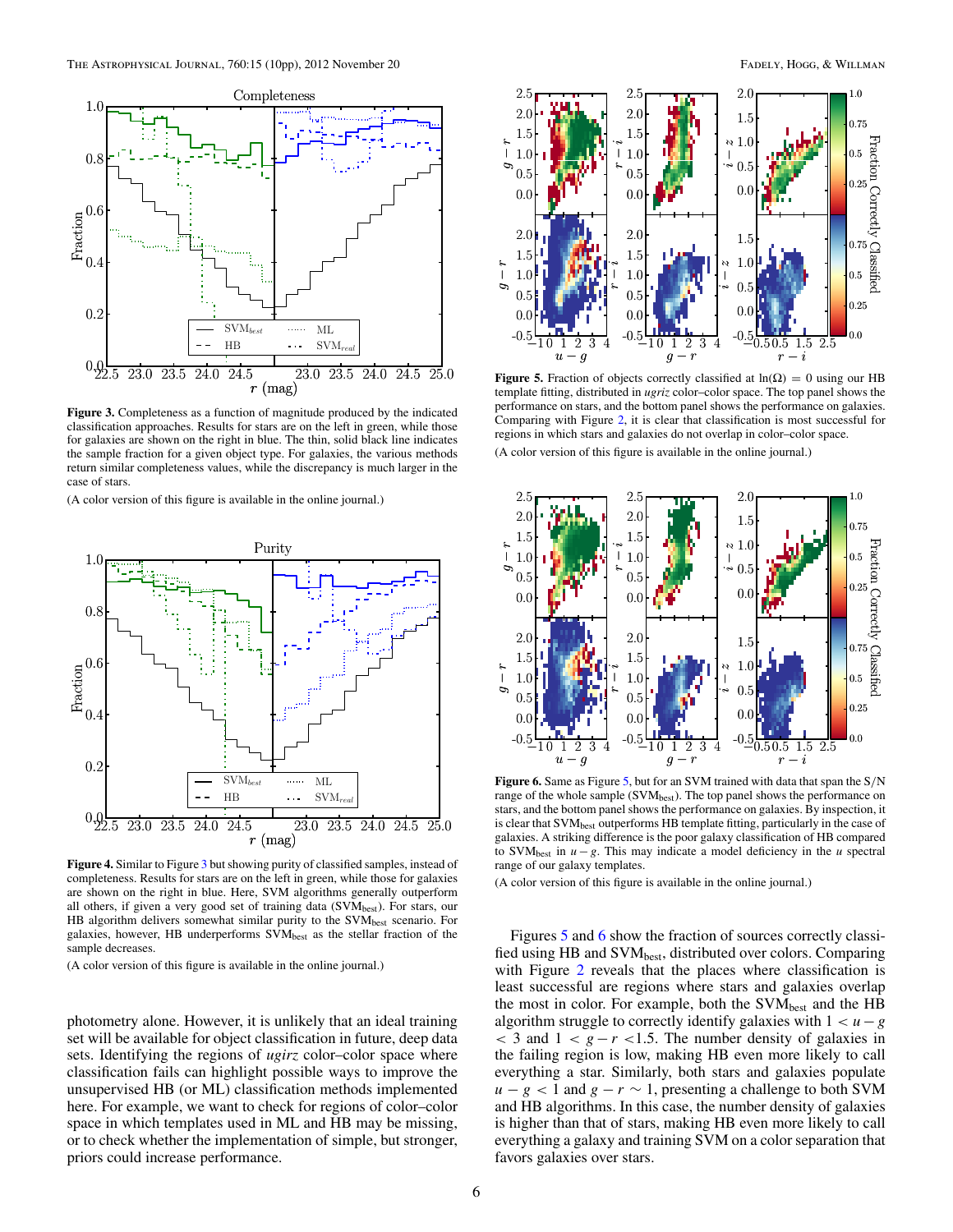

**Figure 7.** Hierarchical Bayesian template fitting results showing completeness (solid) and purity (dashed) lines as a function of  $\ln \Omega$ . Results for stars are shown in green and galaxies are shown in blue, while the solid (dashed) curves show completeness (purity). Also indicated by green and blue horizontal lines is the relative fraction of stars and galaxies in the sample, respectively. The top panel shows the histograms associated with the distribution. Setting  $\ln \Omega$  >= 6 effectively calls all sources galaxies, so the galaxy completeness is high, while the purity is set by the sample fraction of galaxies. The same conclusions are reached for stars at  $ln Ω < -6$ . The exact value of  $ln Ω$  chosen depends on the completeness and purity requirements dictated by the user's science case. (A color version of this figure is available in the online journal.)

In the region of  $r - i > 1.5$ , the stellar locus has essentially zero overlap with galaxies in the sample. The  $SVM<sub>best</sub>$  algorithm yields exquisite classification of these stars, while the HB algorithm returns only a mediocre performance (although *g* −  $r < 1$  and  $r - i > 1.5$  are populated with few stars, so those poorly classified regions do not represent a significant fraction of all stars). In future work, the classification of  $r - i > 1.5$ stars could therefore be improved with the implementation of stronger priors on the permitted redshifts at which galaxies may live—for example, by forcing a zero probability of elliptical galaxies at high redshifts.

Locating regions of color space in which the classifiers struggle to correctly separate stars and galaxies not only helps to decipher weaknesses in classification algorithms but also can be used to identify the specific science cases that will be most highly impacted. To illustrate, we examine places where both SVM<sub>best</sub> and HB underperform and compare these regions to the object types in our templates. For stars we identify two such regions. The first lies within  $0.0 \le u - g \le 1.0$  and  $0.7 \lesssim g - r \lesssim 1.5$ , which has been suggested to be composed of white dwarf, M dwarf binaries (Silvestri et al. [2006;](#page-10-0) Covey et al. [2007\)](#page-10-0). The second region, with  $0.0 \le u - g \le 1.0$  and  $0.0 \leq g - r \leq 0.5$ , is consistent with metal-poor MSTO stars. The relatively poorer performance in this region is particularly troubling, since these populations are some of the main tracers for low surface brightness Galactic halo structure.

For galaxies, association of underperforming regions to specific populations is less clear-cut. For instance, we find the poor performing region with  $1.5 \le u-g \le 3.0$  consistent with S0/SA SEDs with redshifts less than 0.4, but also with dusty starbursting galaxies across a wider redshift range. While far from comprehensive, these associations highlight the fact that classification performance can affect certain science cases more than others and should be accounted for both during individual analyses and in future algorithm development.



**Figure 8.** Median  $ln(\Omega)$  of objects produced by our HB template fitting, distributed in *ugriz* color–color space. Similar to Figure [5,](#page-6-0) regions with the most extreme  $ln(\Omega)$  values are primarily those that have little color–color overlap between stars and galaxies. While altering the  $ln(\Omega)$  threshold can deliver more pure or complete samples (see Figure 7), it may likely bias the sample to certain regions of color space.

(A color version of this figure is available in the online journal.)

One of the great advantages of probabilistic classification is that one need not restrict the classification criterion to a fixed value. By moving away from  $ln(\Omega) = 0$ , one can obtain more/less pure or complete samples of stars and galaxies, depending on the user's science case. In detail, how the purity or completeness varies as a function of  $ln(\Omega)$  depends on the algorithm used. To illustrate, we show in Figure 7 how purity and completeness vary for the log odds ratio output by our HB algorithm. In the figure, as  $ln(\Omega)$  decreases, we are requiring that the relative likelihood that an object is a galaxy is much higher than that for a star. Similarly, as  $ln(\Omega)$  increases, we are requiring that objects be more stringently classified as a star. Thus, by moving away from  $ln(\Omega) = 0$  we change the star/ galaxy purity and completeness to the point where everything is called a star or galaxy, giving 100% complete samples with a purity set by the sample fraction. One caveat, however, is that modifying the threshold  $\Omega$  to achieve more pure samples may select objects that lie in particular regions in SED space. To illustrate, we show in Figure 8 the distribution of  $ln(\Omega)$  in color space.

We have considered the completeness and purity of sets of data classified as stars or galaxies (as a function of  $ln(\Omega)$ ) as one means of comparing different classification algorithms. A strength of this approach to quantifying the efficacy of classification algorithms is its transparent connection to different science requirements, in terms of purity and completeness. A weakness of this approach is the impossibility of selecting an overall "best" algorithm that presents an average over competing scientific requirements. For example, Figure [3](#page-6-0) shows that compared to  $\text{SVM}_{\text{best}}$ , our HB method gives better completeness in stars but slightly worse completeness for galaxies—which performs better in general?

We assess the overall performance of the various classification algorithms using the Receiver Operating Characteristic (ROC) curve. An ROC curve is a plot of the true-positive rate versus the false-positive rate of a binary classifier, as the classification threshold (ln( $\Omega$ )) is varied. In Figure [9,](#page-8-0) we plot the ROC curve for all four classification approaches considered here. An ideal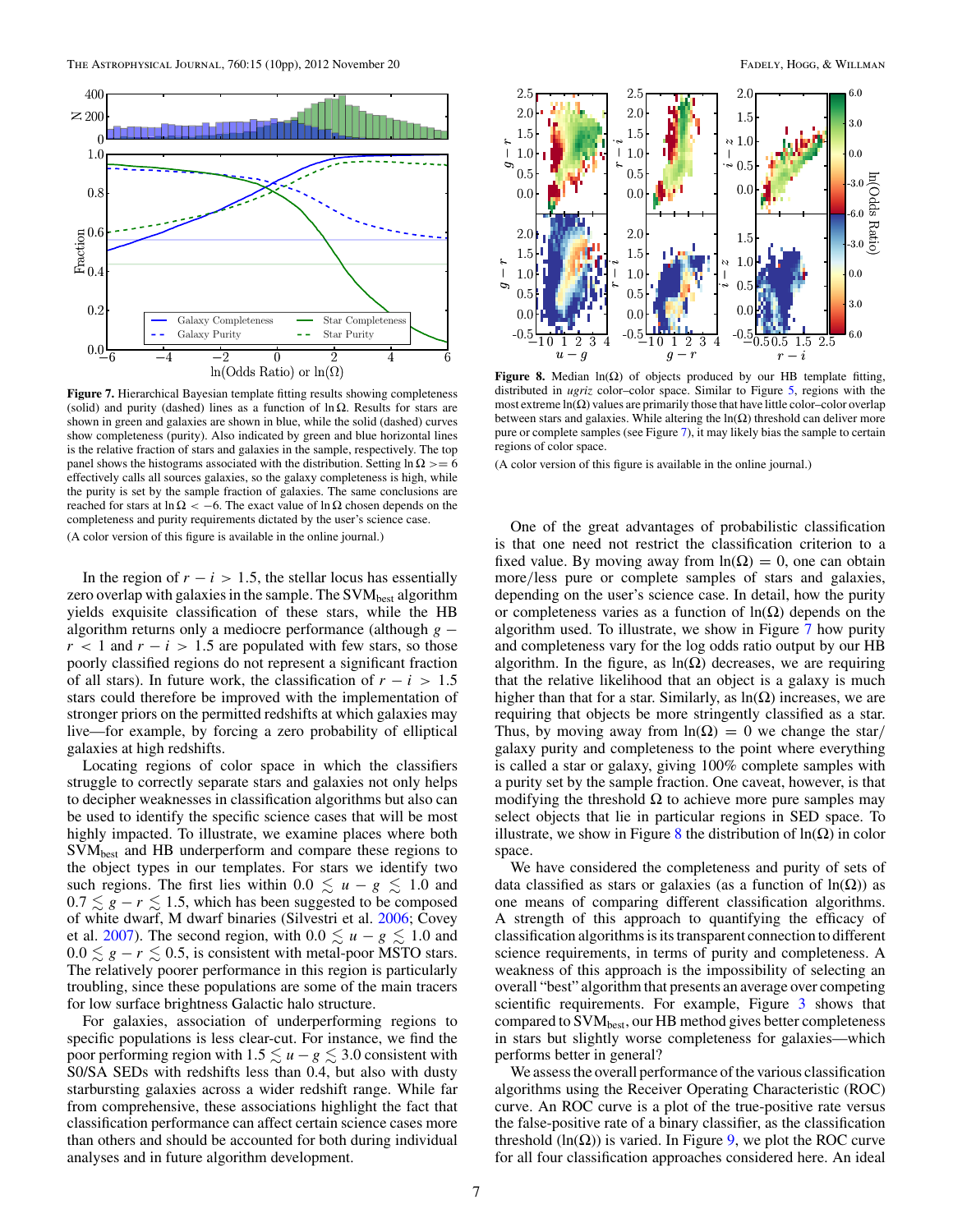<span id="page-8-0"></span>

**Figure 9.** Receiver Operating Characteristic (ROC) curve for four photometric classification approaches: SVM<sub>best</sub>, SVM<sub>real</sub>, ML, and HB. The ROC curve shows the true-positive rate vs. the false-positive rate, as  $ln(\Omega)$  varies. An ideal classifier always returns a true-positive rate of one, so the Area Under the Curve (AUC) provides a general assessment of the performance.

classifier has a true-positive rate equal to one for all values of ln( $Ω$ ). Thus, the Area Under the Curve (AUC) statistic is an assessment of the overall performance of the classifier. There are several points worth noting in Figure 9. First, we find that our HB approach to template fitting outperforms the ML approach. Considering that our simple HB implementation is not very computationally demanding (tens of minutes on a typical desktop computer), even a basic HB approach should always be preferred over the ML case. SVM algorithms, when trained with data that accurately capture the SED and S*/*N properties of the entire data, generally perform much better than our current template-fitting methods. This is not surprising, since templatedriven algorithms are never likely to have as complete models as something data driven. In reality, available training data will likely only capture the high-S*/*N end of the survey in question. As shown in Figure  $9$ , an SVM<sub>real</sub> scenario underperforms even ML template fitting, casting severe doubt onto the usefulness of SVM with ill-suited training information. Future surveys that intend to use supervised techniques, therefore, will have to carefully consider whether alternate strategies for obtaining training data (e.g., Richards et al. [2012a,](#page-10-0) [2012b\)](#page-10-0) can outperform template-fitting methods.

## 6. CONCLUSIONS

Imminent and upcoming ground-based surveys are observing large portions of the sky in optical filters to depths  $r \gtrsim 24$ , requiring significant amounts of money, resources, and person power. In order for such surveys to best achieve some of their science goals, accurate star–galaxy classification is required. At these new depths, unresolved galaxy counts increasingly dominate the number of point sources classified through morphological means. To investigate the usefulness of photometric classification methods for unresolved sources, we examine the performance of photometric classifiers using *ugriz* photometry of COSMOS sources with intrinsic FWHM *<* 0*.*2 arcsec, as measured with *HST*. We have focused our analysis on the classification of full survey data sets with broad science goals,

rather than on the classification of subsets of sources tailored to specific scientific investigations.

Our conclusions are as follows:

- 1. ML template-fitting methods are simple and return informative classifications. At  $ln(\Omega) = 0$ , ML methods deliver high galaxy completeness ( $\gtrsim$ 90%) but low stellar completeness (∼50%). The purity of these samples ranges from  $~\sim$ 50%–95% and is a strong function of the relative sample fraction.
- 2. We present a new, basic HB approach to template fitting that outperforms ML techniques, as shown by the ROC. HB algorithms have no need for training and have nuisance parameters that are tuned according to the likelihood of the data themselves. Further improvements to this basic algorithm are possible by hierarchically modeling the redshift distribution of galaxies, the SEDs of the input templates, and the distribution of apparent magnitudes.
- 3. SVM algorithms can deliver excellent classification, which outperforms template-fitting methods. Successful SVM performance relies on having an adequate set of training data. For optimistic cases, where the training data are essentially a random sample of the data (with known classifications), SVM will outperform template fitting. In a more realistic scenario, where the training data sample only the higher S*/*N sources in the data to be classified, SVM algorithms perform worse than the simplest template-fitting methods.
- 4. It is unclear when, if ever, adequate training data will be available for SVM-like classification; HB algorithms are likely the optimum choice for next-generation classifiers.
- 5. A downside of a paucity of sufficient training data is the inability to assess the performance of both supervised (SVM) and unsupervised (ML, HB) classifiers. If knowing the completeness and purity in detail is critical to the survey science goals, it may be necessary to seek out expensive training*/*testing sets. Otherwise, users will have to select the best unsupervised classifier (HB here) and rely on performance assessments extrapolated from other studies.
- 6. Ground-based surveys should deliver probabilistic photometric classifications as a basic data product. ML likelihoods are useful, require very little computational overhead, and should be considered the minimal delivered quantities. Basic or refined HB classifications require more overhead but can be run on small subsets of data to learn the priors and then run quickly on the remaining data, making them a feasible option for large surveys. Finally, if excellent training data are available, either SVM likelihoods should be computed or the data should be made available. In any scenario, we strongly recommend that likelihood values, not binary classifications, should be delivered so that they may be propagated into individual analyses.

The future of astronomical studies of unresolved sources in ground-based surveys is bright. Surveys like PanSTARRS, DES, and LSST will deliver data that, in conjunction with approaches discussed here, will expand our knowledge of stellar systems, the structure of the MW, and the demographics of distant galaxies. We have identified troublesome spots for classification in single-epoch *ugriz* photometric data, which may hinder studies of M-giant and metal-poor MSTO stars in the MW's halo. Future studies could improve on our preliminary results by implementing more sophisticated prior distributions, by identifying crucial improvements needed in current template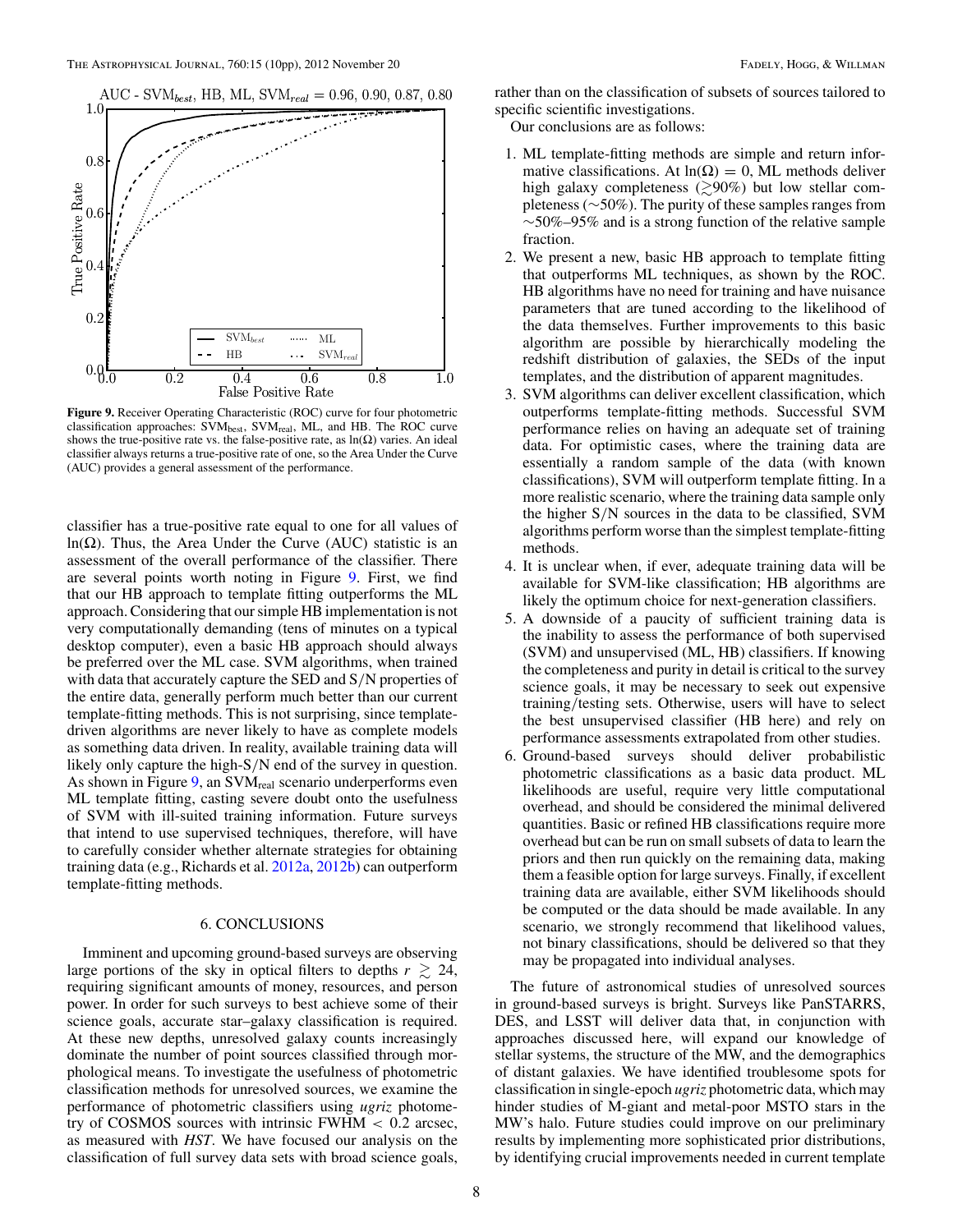<span id="page-9-0"></span>models or training data, or by pursuing complementary non-SED-based classification metrics.

We gratefully acknowledge P. Capak and the COSMOS team for providing an up-to-date version of their catalog, C.-C. Chang and C.-C. Lin for making their SVM routines available, J. J. Bochanski for providing his stellar templates, and the Le Phare photo-*z* team for making code and templates available. We wish to thank J. Newman, P. Thorman, S. J. Schmidt, D. Foreman-Mackey, and M. Juric for helpful and insightful conversations. A special thanks is owed to  $\dot{Z}$ . Ivezic and P. Yoachim for leading us to an improved understanding of the COSMOS classifications. We also thank Joe Cammisa, Mulin Ding, and Dustin Lang for technical support. R.F. and B.W. also thank the NYU Center for Cosmology and Particle Physics and Drexel University's Physics Department for hosting them during the writing of this paper. R.F. and B.W. acknowledge support from NSF grant AST-0908193. D.H. acknowledges support from NSF grant IIS-1124794.

#### APPENDIX

## HIERARCHICAL BAYESIAN STAR–GALAXY CLASSIFICATION

In this Appendix, we provide a detailed, step-by-step description of our HB algorithm. First, let us define the data as the sets:

$$
F = \left\{ 10^{-\frac{2}{5}m_1} F_{1,0}, \dots, 10^{-\frac{2}{5}m_l} F_{l,0}, \dots, 10^{-\frac{2}{5}m_N} F_{N,0} \right\},\,
$$

$$
\sigma_F = \left\{ \frac{2}{5} \ln(10) F_1 \sigma_{m_1}, \dots, \frac{2}{5} \ln(10) F_l \sigma_{m_l}, \dots, \frac{2}{5} \ln(10) F_N \sigma_{m_N} \right\},\tag{A1}
$$

where  $m_l$ ,  $\sigma_{m_l}$  is the observed magnitude and uncertainty in filter number *l* for *N* number of filters. One sequence for the filters *l* corresponds to  $\{l\}=\{u, g, r, i, z\}$ . The zero point,  $F_{l,0}$ , is

$$
F_{l,0} = \int \lambda \, S_{\lambda} \, R_{\lambda,l} d\lambda, \tag{A2}
$$

where  $S_{\lambda}$  is the standard flux density spectrum (Vega or AB) and  $R_{\lambda,i}$  is the fraction of photons incident on the top of the atmosphere that are counted by the detector, as a function of wavelength.

Next, we generate a model for the data using the templates:

$$
F_{\text{mod},l} = \int \lambda \, f_{\lambda,\text{mod}} \, R_{\lambda,l} d\lambda, \tag{A3}
$$

where  $f_{\lambda, \text{mod}}$  corresponds to the flux density of a given spectral template. Finally, we define a goodness-of-fit statistic:

$$
\chi^{2} = \sum_{l=1}^{N} \frac{(F_{l} - C_{\text{mod}} F_{\text{mod},l})^{2}}{\sigma_{\text{total}_{l}}^{2}},
$$
 (A4)

where  $C_{\text{mod}}$  is a constant unitless amplitude applied to the model for the fit (discussed more below as  $C_{ij}$ ). The variance  $\sigma_{\text{total}_l}^2 = \sigma_{F_l}^2 + \eta^2 F_l^2$ , where *η* is a few percent and represents a nuisance parameter that (in a global sense) accounts for error in the models and underestimates in  $\sigma_{F_l}^2$ . The value of  $\chi^2$  from our template fitting is the fundamental quantity on which our inference procedure is based, as follows.

We represent the hypothesis that an object  $i$  is a star or a galaxy by "*S*" or "*G*," respectively. For a given object *i*, we fit a set of templates *j* corresponding to *S* using the procedure outlined above. The likelihood of template *j* and amplitude  $C_{ij}$ under the stellar hypothesis *S* given the single observed data point  $F_i$  is

$$
p(\boldsymbol{F}_i|\boldsymbol{C}_{ij}, j, S) \propto \exp\left(-\frac{1}{2}\chi^2\right), \tag{A5}
$$

where  $F_i$  is the full set of observations of object *i* and the associated noise model, and  $\chi^2$  is defined in Equation (A4). Note that the  $\chi^2$  is not necessarily the best-fit value for  $\chi^2$ but rather the  $\chi^2$  obtained with template *j* when it is given amplitude *Cij*.

We could optimize this likelihood, but really we want to compare the whole *S* model space to the whole *G* model space. We must marginalize this likelihood over the amplitude and template. To demonstrate this, let us step through each marginalization for the *S* model space.

Marginalization over the amplitude  $C_{ii}$  looks like

$$
p(\boldsymbol{F}_i|j, S, \boldsymbol{\alpha}) = \int p(\boldsymbol{F}_i|C_{ij}, j, S) p(C_{ij}|j, S, \boldsymbol{\alpha}) dC_{ij},
$$
\n(A6)

where the integral is over all permitted values for the amplitude  $C_{ii}$ , and the prior probability distribution function (PDF)  $p(C_{ij}|j, S, \alpha)$  depends on the template *j*, the full hypothesis *S*. Note that the prior PDF obeys the normalization constraint

$$
1 = \int p(C_{ij}|j, S, \boldsymbol{\alpha}) dC_{ij}.
$$
 (A7)

Here we have also introduced some "hyperparameters" *α*, which are variables that parameterize prior distributions. The subset of hyperparameters  $\alpha$  that apply to  $p(C_{ij}|j, S, \alpha)$  might be, for example, the mean and variance of a lognormal distribution on  $C_{ii}$ . It is the simultaneous inference of the star-galaxy probabilities and the hyperparameters that make the approach hierarchical.

Any realistic prior PDF for the *Cij* comes from noting that (for stars) the  $C_{ij}$  are dimensionless squared distance ratios between the observed star and the template star; in this case the prior involves parameters of the stellar distribution in the Galaxy. When we look at galaxies (below), this situation will be different. In the (rare) case that the prior PDF  $p(C_{ii} | j, S, \alpha)$ varies slowly around the best-fit amplitude,

$$
p(\mathbf{F}_i|j, S, \boldsymbol{\alpha}) \propto \exp\left(-\frac{1}{2}\tilde{\chi}^2\right) p(\tilde{C}_{ij}|j, S, \boldsymbol{\alpha}) \sigma_{Cij},
$$
 (A8)

where  $\tilde{\chi}^2$  is the best-fit chi-squared,  $\tilde{C}_{ij}$  is the best-fit amplitude, and  $\sigma_{Cij}$  is the standard uncertainty in  $C_{ij}$  found by leastsquares fitting. This approximation is that the prior does not vary significantly within a neighborhood  $\sigma_{Cij}$  of the best-fit amplitude.

Marginalization over the template space looks like

$$
p(\boldsymbol{F}_i|S,\boldsymbol{\alpha}) = \sum_j p(\boldsymbol{F}_i|j,\,S)\,P(j|S,\boldsymbol{\alpha}),\tag{A9}
$$

where  $P(j|S, \alpha)$  is the prior probability (a discrete probability, not a PDF) of template *j* given the hypothesis *S* and the